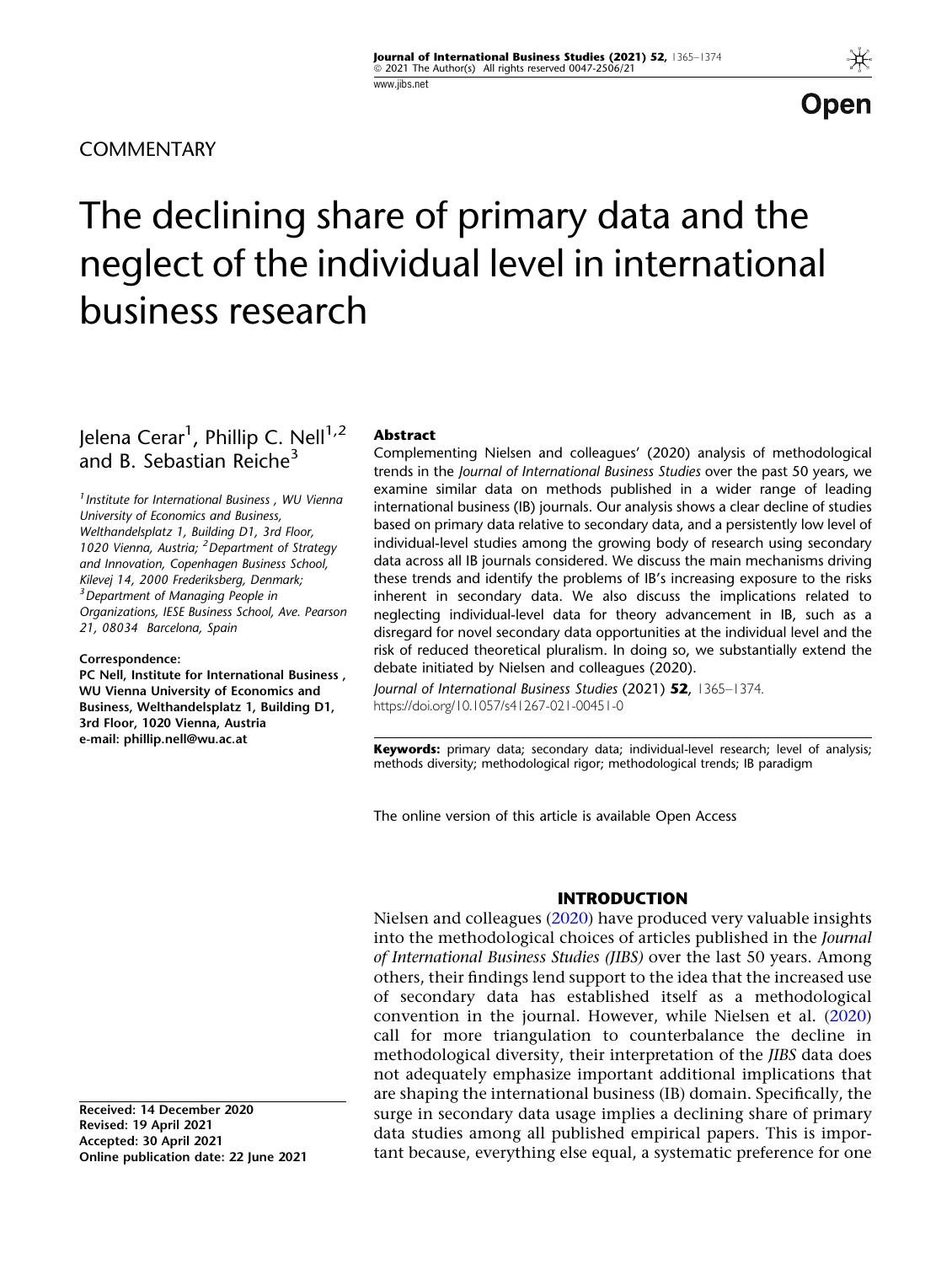type of data over another can have serious implications for theory generation and testing, the field's exposure to specific methodological risks, and ultimately the field's advancement. Furthermore, in their analysis, Nielsen et al. [\(2020](#page-9-0)) do not address earlier speculations that the IB field may have neglected the role of individuals, their motivations, abilities, and actions, or interactions between them, which means that many IB phenomena are incompletely captured by our field. While Nielsen et al. ([2020\)](#page-9-0) remain silent on this issue, previous reviews have only selectively focused on specific topics within the IB domain, such as knowledge sharing (Foss & Pedersen, [2019\)](#page-8-0), subsidiary management (Meyer, Li, & Schotter, [2020\)](#page-9-0), or global strategy (Contractor, Foss, Kundu, & Lahiri, [2019\)](#page-8-0), therefore calling for a more comprehensive analysis. Finally, while Nielsen and colleagues' insights are very valuable, they do not take into account other relevant IB journals.

In this commentary, which we see as an extension of Nielsen et al.'s ([2020](#page-9-0)) key tenets, we focus on the six leading IB journals and the empirical publications therein over the last 20 years. Specifically, we analyze the share of studies that use secondary vs. primary data over time. Our results clearly show a declining share of primary research in IB. This pattern is robust across all IB journals. Furthermore, we investigate the extent to which the secondary data in IB covers individual-level constructs and issues. Our data show that a sharp increase in the share of secondary data in IB is accompanied by a persistently low share of secondary data research focusing on individual-level constructs and issues. We discuss the theoretical mechanisms and implications of the observed trends. We conclude by calling for more healthy skepticism towards secondary data constructs and their origins in IB, and for further leveraging the untapped potential of individual-level secondary data to advance the IB domain theoretically and empirically.

#### APPROACH AND RESULTS

#### Approach

We applied a systematic review approach (Tranfield, Denyer,  $\&$  Smart, [2003](#page-9-0)) to examine the type of data collected in both quantitative and qualitative empirical papers published in the most prominent IB journals – Global Strategy Journal (GSJ), International Business Review (IBR), Journal of International Business Studies (JIBS), Journal of International Management (JIM), Journal of World Business (*JWB*), and *Management International Review* (*MIR*).<sup>1</sup> We followed all necessary steps and transparency requirements as suggested by Aguinis, Ramani and Alabduljader [\(2018](#page-8-0)). In line with their recommendations, we only included research articles ("Original Papers'' or ''Articles'' in JIBS). We excluded articles published in the ''From the Editor'' and "Research Notes and Commentaries" sections.<sup>2</sup> In total, this amounted to 4202 articles published between 2000 and 2019.

Extant literature rarely provides a precise definition for what distinguishes primary data from secondary data. In fact, recent articles on the topic do not explicitly define the two types of data (e.g., Aguinis, Cascio, & Ramani, [2017;](#page-8-0) Bosco, Aguinis, Field, Pierce, & Dalton, [2016;](#page-8-0) Miller, Davis-Sramek, Fugate, Pagell, & Flynn, [2020](#page-9-0)). Furthermore, previous researchers, including Nielsen et al. [\(2020](#page-9-0)), have coded data according to the type of data collection (e.g., surveys or interviews) rather than the type of data. In an attempt to bring more clarity to this issue, and after fruitful discussions with the editorial team, $3$  we define primary data as raw data, i.e., data that provide raw information and evidence about a study object. Secondary data, in turn, is defined as data which are not in raw format anymore, but instead obtained from sources that provide descriptions, interpretations, syntheses, or aggregations of primary data. Because we acknowledge that the definition may still leave some ambiguities, for example as to the precise meaning of raw data, we detail our approach to coding below.

Specifically, we coded data as primary when it was collected first-hand through structured surveys4 (including structured questionnaires and structured interviews), unstructured/semi-structured interviews, observations, and experiments<sup>5</sup> (including simulations). Furthermore, we coded meta-analyses, studies based on data directly provided by companies that was not publicly available (e.g., data from HR archives), and data directly obtained from companies that were publicly available, such as annual reports or company websites, as primary data. Similarly, company presentations and other data collected as sources of triangulation in qualitative research (e.g., case study research) were equally considered raw data. As such, our coding of primary data may slightly overstate the prevalence of primary data. All other sources were coded as secondary data. For example, this included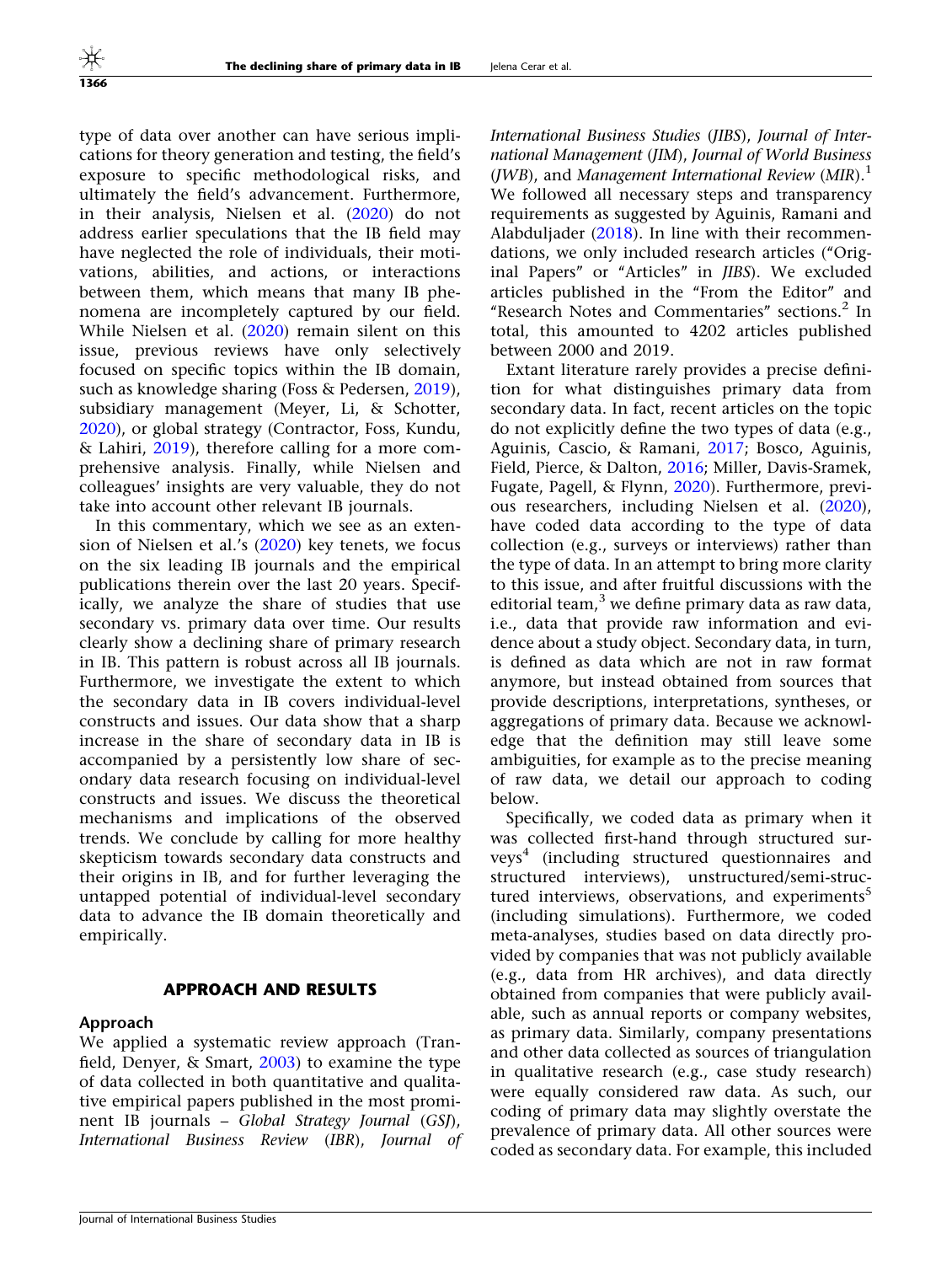all work which used Hofstede's country scores, as the scores represent aggregated information from the original raw survey data. Similarly, work using indices that aggregate raw data, such as the World Bank's Ease of Doing Business index or Policymaking Uncertainty of the POLCON data (Henisz, [2000\)](#page-8-0), as well as financial performance figures and ratios such as those produced by Compustat (see Calantone & Vickery, [2010\)](#page-8-0) were coded as secondary data.

When coding all articles, we specifically focused on the substantive variables. Substantive variables comprise all independent, moderator, mediator, and dependent variables that were part of the main model, process, or typology examined in that particular study. Thus, if a paper used survey items for both independent and dependent variables and a number of control variables from secondary data sources, then this study was coded as "exclusively primary data''. When the independent variable was based on secondary data while the dependent variable was based on primary data, we coded the paper as using both ''secondary data'' and ''primary data''. Interviews used merely to determine the appropriate sample, develop questionnaires, or make sense of secondary data findings were not considered.

In a second step, we coded each study using secondary data in terms of whether the substantive variables in its core model were measured at the individual level or at higher levels of analysis (i.e., team, firm, industry, clusters, province/region, and country level). Specifically, if data were initially collected at the individual level but was later aggregated to a higher level of analysis, and if the research question and main statistical analyses focused at the higher level of analysis, we coded our data at that level. For example, there is a long tradition in IB research to draw on individual patent applications (e.g., Phene & Almeida, [2008\)](#page-9-0). We thus coded studies drawing on individual patent applications at a higher level of analysis if the data were aggregated to a higher level, but accounted for them as individual-level studies if the data were used both at the individual level and higher levels of analysis.

We took great care to validate our coding procedure. Four coders independently performed coding work and 60.7% of all analyzed articles (2550 articles) were coded by two or more coders. Coders 1, 2, and 4 were graduate students who all possessed research assistant experience and who had gone through rigorous training with Coder 3, one

of the co-authors. A senior scholar was consulted in case of ambiguities. In the first round, Coder 1 examined 86.4% (3632) and Coder 2 17.2% (721) of all articles. Both coders wrote detailed memos explaining their coding, and Coder 3 subsequently checked all codes. Whenever ambiguities occurred (which applied to 150 articles), Coder 3 marked these papers and handed them for additional checks to the respective other coder of this first round. For all cases that did not reach inter-coder agreement between Coders 1 and 2, Coder 3 reread the full methods section of the papers and made a final decision on the coding.

In the second round, when we examined the share of studies based on secondary data that used individual-level variables, an additional fourth coder reanalyzed all papers except literature analyses (107 articles), for a total of 1666 articles (45.8% of all empirical articles). Coder 3 rechecked all articles that were either unclear for Coder 4 or that were used during the training of Coder 4. In total, Coder 3 coded 720 papers (19.8% of all empirical articles) in the first and the second round.

We acknowledge that our approach of coding secondary data studies according to the level at which the raw data have been aggregated and analyzed according to the main research question may understate the prevalence of individual-level data in IB. However, we would argue that statistical aggregation not only omits individual variance from all further analyses but, importantly, the conceptualizations and theoretical conclusions drawn from such studies are necessarily limited to that aggregate level of analysis and do not permit inferences about individual heterogeneity (Foss & Pedersen, [2019](#page-8-0)). Our detailed methodological approach is available upon request.

### Results

Table [1](#page-3-0) presents the number and share of articles per data type across journals, while Table [2](#page-4-0) aggregates this information for all journals over the entire time frame.

Our results show that secondary data have been widely used in IB and accounts for 48.7% of all published empirical papers. More importantly, the share of empirical papers using secondary data has been growing over the years, as shown by an increase of 52.6% from the period of 2000–2004 to 2015–2019 (see Figure [1](#page-5-0)). This trend is very similar for the share of papers using secondary data either exclusively or in combination with primary data, in all journals, and cumulatively for all IB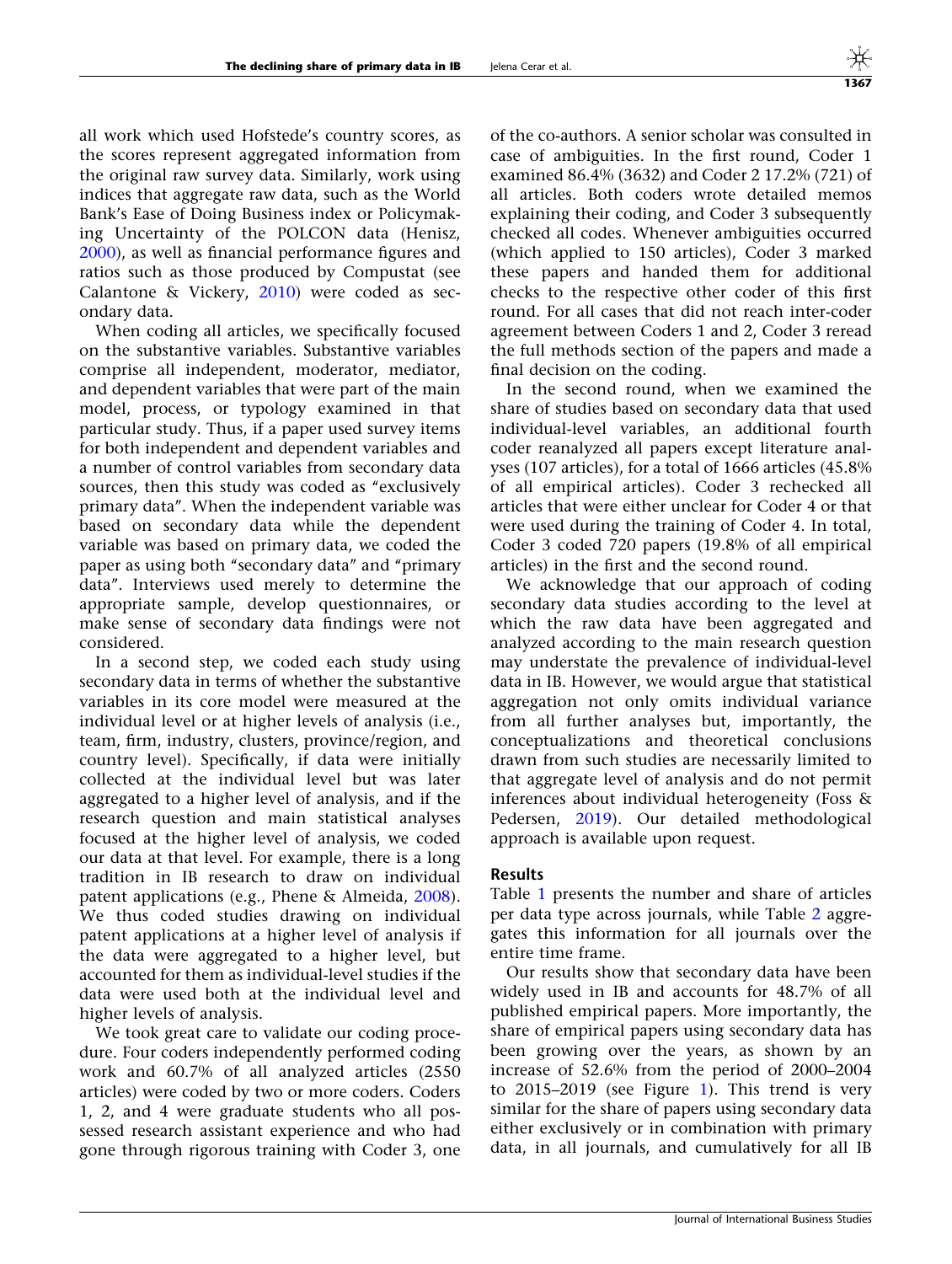|                                                                                                                                                               | $GS$ <sup>*</sup> | <b>IBR</b>   | <b>IIBS</b>                                                 | $\mathsf{I} \mathsf{I} \mathsf{M}$  | <b>IWB</b>  | <b>MIR</b>  | <b>TOTAL</b>                                                             |
|---------------------------------------------------------------------------------------------------------------------------------------------------------------|-------------------|--------------|-------------------------------------------------------------|-------------------------------------|-------------|-------------|--------------------------------------------------------------------------|
| Total number of papers                                                                                                                                        | 161               | 1213         | 839                                                         | 494                                 | 842         | 653         | 4202                                                                     |
| Number and share of<br>empirical papers                                                                                                                       | 133 (82.6%)       | 1075 (88.6%) | 754 (89.9%)                                                 | 384 (77.7%)                         | 729 (86.6%) | 562 (86.1%) | 3637 (86.6%)                                                             |
| Number and share of<br>papers using primary<br>data (both exclusively<br>and in combination<br>with secondary data)                                           | 65 (48.9%)        |              | 650 (60.5%) 339 (45.0%) 225 (58.6%) 488 (66.9%)             |                                     |             | 370 (65.8%) | 2137 (58.8%)                                                             |
| Number and share of<br>papers using exclusively<br>primary data                                                                                               | 50 (37.6%)        | 563 (52.4%)  |                                                             | 286 (37.9%) 202 (52.6%) 447 (61.3%) |             | 316 (56.2%) | 1864 (51.3%)                                                             |
| Number and share of<br>papers using secondary<br>data (both exclusively<br>and in combination<br>with primary data)                                           | 83 (62.4%)        |              |                                                             |                                     |             |             | 512 (47.6%) 468 (62.1%) 182 (47.4%) 282 (38.7%) 246 (43.8%) 1773 (48.7%) |
| Number and share of<br>papers using exclusively<br>secondary data                                                                                             | 68 (51.1%)        |              | 425 (39.5%) 415 (55.0%) 159 (41.4%) 241 (33.1%) 192 (34.2%) |                                     |             |             | 1500 (41.2%)                                                             |
| Number and share of<br>papers using exclusively<br>secondary data and<br>having individual level<br>of analysis                                               | $2(2.9\%)$        | 20 (4.7%)    | 18 (4.3%)                                                   | 2(1.3%)                             | 15 (6.2%)   | 5(2.6%)     | 62 (4.1%)                                                                |
| Number and share of<br>papers using secondary<br>data (both exclusively<br>and in combination<br>with primary data)<br>having individual level<br>of analysis | 3(3.6%)           | 31 $(6.1\%)$ | 26 (5.6%)                                                   | 5(2.7%)                             | 22 (7.8%)   | $10(4.1\%)$ | 97 (5.5%)                                                                |

<span id="page-3-0"></span>Table 1 Number and share of papers according to data type across journals between 2000 and 2019

From 2011. All percentages reflect the share of data type among all empirical papers. The only exceptions are the share of empirical papers, which reflects the share of the total number of published papers, and the share of papers with an individual level of analysis, which reflects the share of the papers using secondary data (either exclusively or in combination with primary data, respectively). Note that the share of papers using different data types add up to more than 100% of empirical papers per journal since some papers use more than one data type.

journals together. At the same time, the share of papers using primary data has shrunk by 21.7% over the same period (see Figure [2\)](#page-5-0). Again, this trend is similar for the share of empirical papers using primary data either exclusively or in combination with secondary data, in all journals, and cumulatively for all IB journals together.

Furthermore, of all articles exclusively drawing on secondary data, only about 4.1% (62 articles, out of which 16 are single-level studies and 46 are multi-level studies) use individual-level variables. Adding studies that combine secondary and primary data, this percentage rises to 5.5% (97 articles, out of which 20 are single-level studies and 77 are multi-level studies). These small shares are relatively persistent over time, even though there is a

slight increase specifically in the last period (with a share of 5.3%) compared to earlier periods  $(2.2-4.0\%$ , see Table [2\)](#page-4-0). IBR, JIBS, and JWB (with 4.7, 4.3, and 6.2%, respectively) were slightly above average (4.1%, see Table 1).

#### **DISCUSSION**

Two mechanisms may explain the observed shifts: (1) increases in the quality and versatility of secondary data relative to primary data and (2) perceived increases in the quality and versatility of secondary data that have led to institutional reinforcement over time. While our data do not allow us to substantiate the relative salience of each mechanism, we believe that both mechanisms are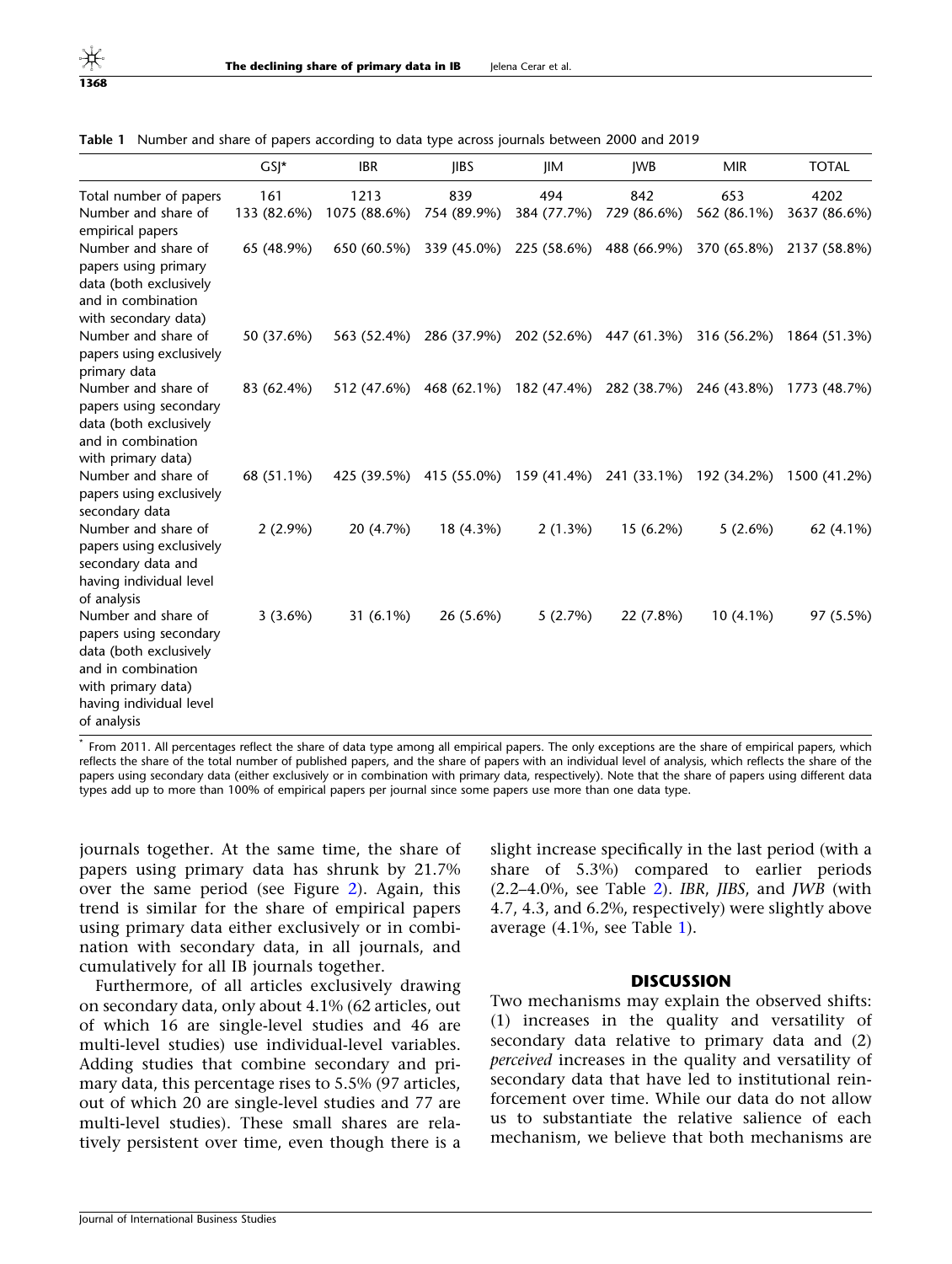<span id="page-4-0"></span>Table 2 Number and share of papers according to data type over specific time periods

|                                                                                                                                                      | 2000-2004*  | 2005-2009*              | 2010-2014**  | 2015-2019    | <b>TOTAL</b>             |
|------------------------------------------------------------------------------------------------------------------------------------------------------|-------------|-------------------------|--------------|--------------|--------------------------|
| Total number of papers                                                                                                                               | 737         | 902                     | 1209         | 1354         | 4202                     |
| Number and share of empirical papers                                                                                                                 | 597 (81.0%) | 730 (80.9%)             | 1064 (88.0%) | 1246 (92.0%) | 3637 (86.6%)             |
| Number and share of papers using primary data<br>(both exclusively                                                                                   | 404 (67.7%) | 463 (63.4%)             | 610 (57.3%)  | 660 (53.0%)  | 2137 (58.8%)             |
| and in combination with secondary data)                                                                                                              |             |                         |              |              |                          |
| Number and share of papers using exclusively<br>primary data                                                                                         |             | 374 (62.6%) 423 (57.9%) | 531 (49.9%)  | 536 (43.0%)  | 1864 (51.3%)             |
| Number and share of papers using secondary data<br>(both exclusively and                                                                             | 223 (37.4%) | 307 (42.1%)             | 533 (50.1%)  |              | 710 (57.0%) 1773 (48.7%) |
| in combination with primary data)                                                                                                                    |             |                         |              |              |                          |
| Number and share of papers using exclusively<br>secondary data                                                                                       | 193 (32.3%) | 267 (36.6%)             | 454 (42.7%)  | 586 (47.0%)  | 1500 (41.2%)             |
| Number and share of papers using exclusively<br>secondary data and having<br>individual level of analysis                                            | $7(3.6\%)$  | $6(2.2\%)$              | 18 (4.0%)    | $31(5.3\%)$  | 62 (4.1%)                |
| Number and share of papers using secondary data<br>(both exclusively and<br>in combination with primary data) having individual<br>level of analysis | $9(4.0\%)$  | $11(3.6\%)$             | 24 (4.5%)    | 53 (7.5%)    | 97 (5.5%)                |

\* Without GSJ.<br>\*\* Since 2011 for GSJ. All percentages reflect the share of data type among all empirical papers. The only exceptions are the share of empirical papers, which reflects the share of the total number of published papers, and the share of papers with an individual level of analysis, which reflects the share of the papers using secondary data (either exclusively or in combination with primary data, respectively). Note that the share of papers using different data types add up to more than 100% of empirical papers per relevant period since some papers use more than one data type.

at play and we illustrate each using example constructs or fields of study within IB.

First, the sharp relative increase of secondary data might be due to its quality and versatility having improved over time while persistent issues inherent in primary data have become more transparent. For example, scholars have argued that the declining survey and interview response rates indicate that scholars fail to impress executives with the relevance of their work (Chidlow, Ghauri, Yeniyurt, & Cavusgil, [2015\)](#page-8-0) while also biasing samples and estimates (Aguinis et al., [2018\)](#page-8-0). Furthermore, researchers have voiced methodological challenges of primary research in IB, including common method variance (Chang, Van Witteloostuijn, & Eden, [2010\)](#page-8-0), limited reproducibility and replicability (Aguinis & Solarino, [2019;](#page-8-0) Aguinis et al., [2017\)](#page-8-0), and language effects (Harzing, Reiche, & Pudelko, [2013\)](#page-8-0). Secondary data address some of these concerns. It facilitates replicability and largely avoids data privacy concerns (Salkind, [2010](#page-9-0)). Secondary data – especially in the case of financial figures or technical ratios – may also be less biased by respondent perceptions (Calantone & Vickery, [2010\)](#page-8-0). It further enables the researcher to perform longitudinal analyses over longer time frames, wider geographical areas, and larger samples than would often be possible through the collection of primary data, thereby allowing for more sophisticated statistical techniques.

Second, Nielsen et al. [\(2020](#page-9-0)) invoked Kuhn's [\(2012](#page-9-0)) framework of normal science to explain how methodological choices become entrenched as a dominant paradigm and lead to a decline in methodological pluralism in a research domain like IB. From that perspective, secondary data use may not (only) have increased due to its improved quality and versatility per se, but also as a result of perceived increases in quality and versatility that have established and institutionally reinforced secondary data as the ''normal'' or typical source of IB research. There are indeed good reasons for why secondary data use may have become a methodological convention in IB. Specifically, secondary data have become more available and accessible, thus often saving substantial time and money during data collection (Ketchen, Ireland, & Baker, [2013;](#page-8-0) Nielsen et al., [2020](#page-9-0)). Measures of country risk, political risk, corruption, as well as variables capturing institutional and cultural context or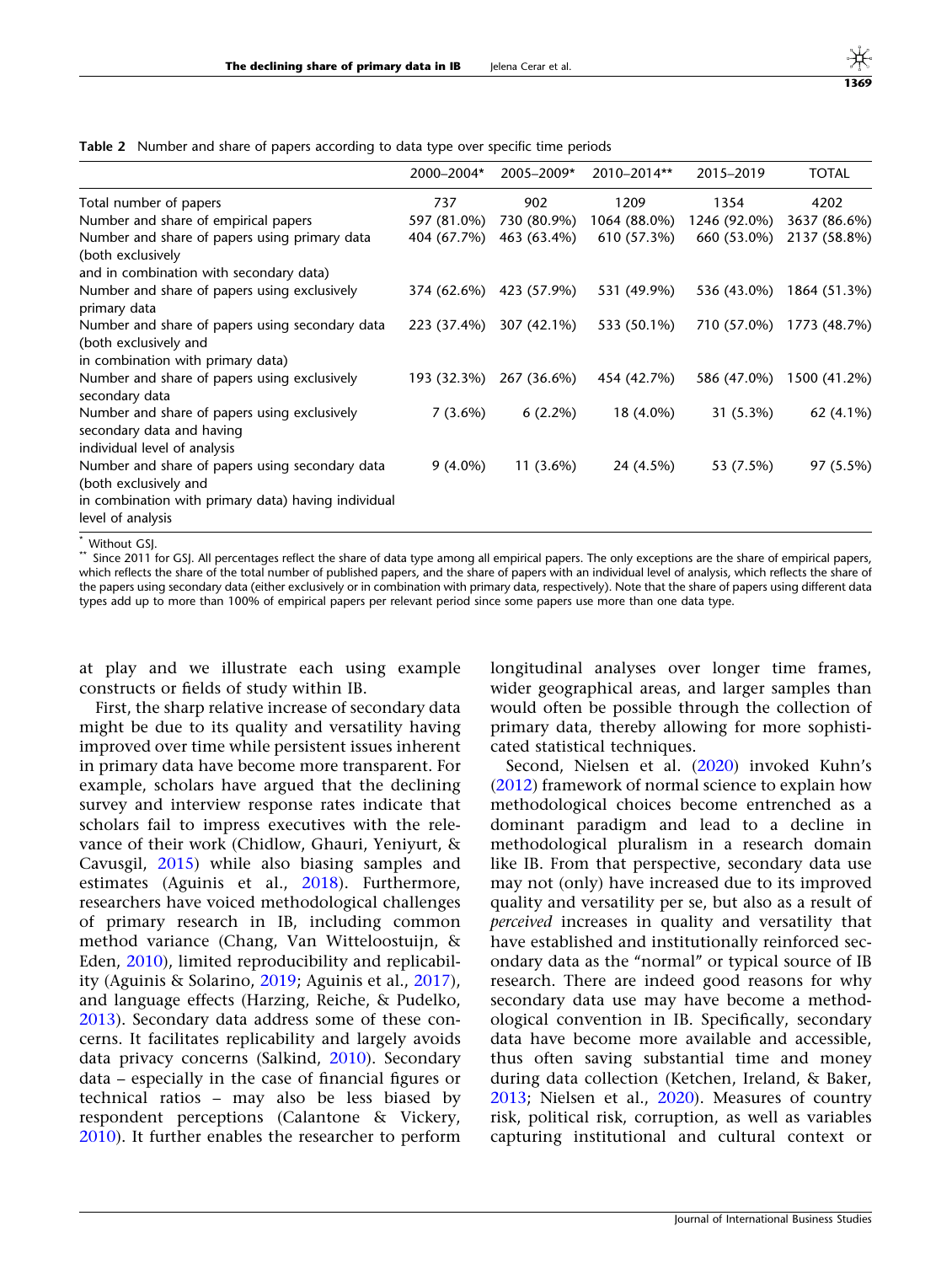

\*Since 2011 for GSJ, as this was the year of its first publication.

*Note:* Percentages refer to all empirical papers using secondary data, both exclusively and in combination with primary data.





\*Since 2011 for GSJ, as this was the year of its first publication.

*Note:* Percentages refer to all empirical papers using primary data, both exclusively and in combination with secondary data.

Figure 2 Share of empirical papers using primary data. \*Since 2011 for GSJ, as this was the year of its first publication. Note: Percentages refer to all empirical papers using primary data, both exclusively and in combination with secondary data.

distance are readily available, can be processed fast, and have been used in many studies (e.g., Bekaert, Harvey, Lundblad, & Siegel, [2014;](#page-8-0) Beugelsdijk, Ambos, & Nell, [2018](#page-8-0)). While increased availability and accessibility are not an issue per se, they may become problematic when researchers respond by increasingly investigating topics that fit the data as opposed to focusing on relevant research questions and collecting data to address them. To this end, the increased competition for journal space and growing publication pressures (Aguinis, Cummings, Ramani & Cummings, [2020](#page-8-0)) may have reinforced the trend towards secondary data.

Importantly, the institutionalization of secondary data use in IB may have also come at the expense of recognizing salient drawbacks inherent

<span id="page-5-0"></span>1370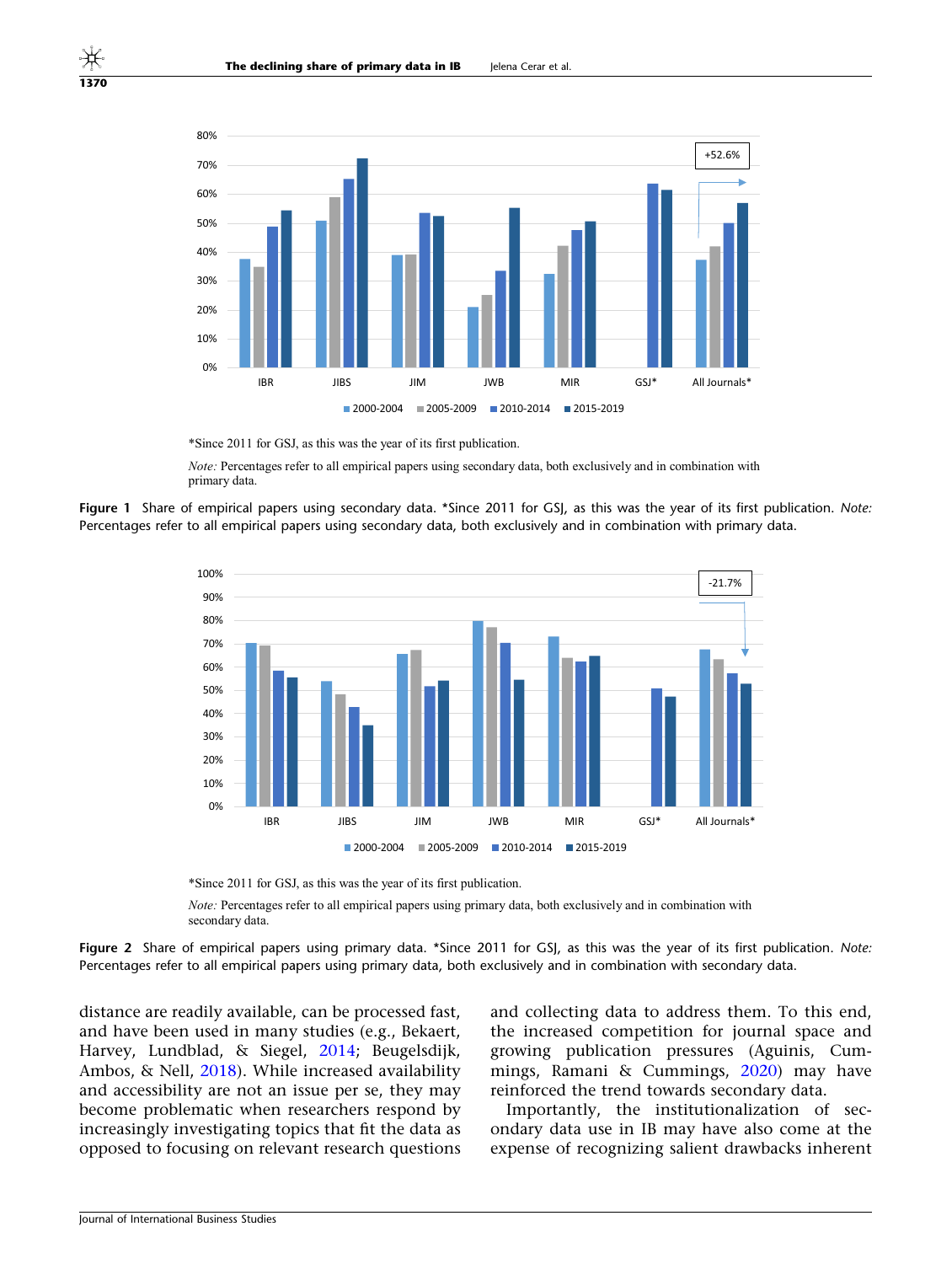in secondary data. These involve risks surrounding secondary data in general such as construct validity problems that arise from using archival proxies that may not properly reflect the underlying construct or are used to measure a wide range of different constructs (Ketchen et al., [2013\)](#page-8-0), and concerns over the selective choice of substantive variables, which may be more prevalent in large secondary data sets (Aguinis et al., [2017\)](#page-8-0). However, some problems are highly specific to IB. For example, consider conceptual equivalence issues that stem from countries reporting different values for a given statistic due to differences in how the units and thresholds are defined (Doole & Lowe, [2008;](#page-8-0) Sorrentino, [2000\)](#page-9-0). While conceptual equivalence issues are of course relevant for primary data as well (Hult et al., [2008\)](#page-8-0), secondary data usually do not allow the researcher to control or mitigate these concerns in the research design.

Furthermore, governments, national statistical offices, international organizations, or multinational corporations may have reasons to manipulate the data they gather – data, which find their way into widely used secondary databases. For example, politicians in many countries might aim to overstate factors to attract more FDI while understating other factors, for example to receive more foreign aid (Doole & Lowe, [2008\)](#page-8-0). A case in point is Greece, which falsified data about its public finances (Barber, [2010\)](#page-8-0). Similarly, cultural measures (e.g., Hofstede, Schwartz and Globe) as well as the Eurobarometer, Transparency International Corruption Index, World Bank Governance Indicators, World Values Survey, or the Global Competitiveness Report have been heavily criticized for their methodological problems (e.g., Andersson & Heywood, [2009;](#page-8-0) Hofstede, [2006](#page-8-0); Kirkman, Lowe & Gibson, [2017;](#page-9-0) Maseland, Dow & Steel, [2018;](#page-9-0) Shenkar, [2012\)](#page-9-0). In fact, all of these measures are originally based on survey data, which means that they frequently suffer from survey-related problems and that secondary data researchers have difficulties controlling for or mitigating these problems in their research. At the same time, references to the biases and weaknesses of such data are conspicuously absent in much of the literature. In other words, researchers seem to assume that just because some credible source such as the World Bank made the data available, it is therefore unproblematic and can be taken at face value. Given the sharp increase of secondary data, it thus appears that editors and reviewers do not consider the weaknesses and lack

of mitigation possibilities inherent in secondary data as critical.

The idea that relevant concerns of secondary data may have been neglected is supported by empirical evidence regarding particular constructs. For example, in the case of cultural distance, Beugelsdijk et al. [\(2018](#page-8-0)) refer to Hofstede-based Kogut and Singh's cultural distance as having achieved the status of a ''quasi-objectified'' measure that is insufficiently questioned and discussed. Similarly, Ambos and Håkanson  $(2014: 2)$  $(2014: 2)$  suggest that the distance construct has been subject to a process of reification ''whereby we come to take constructs for granted (…) largely forgetting the assumptions and rationale that underpinned them originally.'' In short, prior work has criticized that researchers using these indices and datasets simply reference other papers discussing respective problems without any further explanation of how these problems may affect the results of the current study (Beugelsdijk et al., [2018](#page-8-0); Shenkar, [2012\)](#page-9-0). Beyond distance, a number of other constructs measured through secondary data such as innovation performance and international knowledge transfer measured via patents (e.g., Berry, [2020\)](#page-8-0) or absorptive capacity measured via R&D spending (Lane, Koka, & Pathak, [2006\)](#page-9-0) may have experienced reification and become quasi-objectified, thereby unduly increasing the perceived validity and reliability of secondary data.

Our finding that secondary data-based research at the individual level remains scarce might similarly be the result of researchers' focus shifting from the research question to the data available. This can be highly problematic to the extent that it is a systematic shift. However, there is a range of novel sources of secondary data at the individual level that IB researchers may simply not be sufficiently aware of or equipped for using. For example, virtual communication habits such as language use, turntaking in virtual meetings, or frequency of use, which may be aggregated per individual over time or across meeting type by platforms such as Zoom or Microsoft Teams have received hardly any application in IB. Additionally, mobility tracking during international business travel, and individual differences in web browsing habits or social media usage that can be compiled by analytics providers or technology firms such as Google or Facebook would be fruitful for individual-level research. Such data may advance our understanding of how individuals experience global work, how global leaders communicate and motivate in a virtual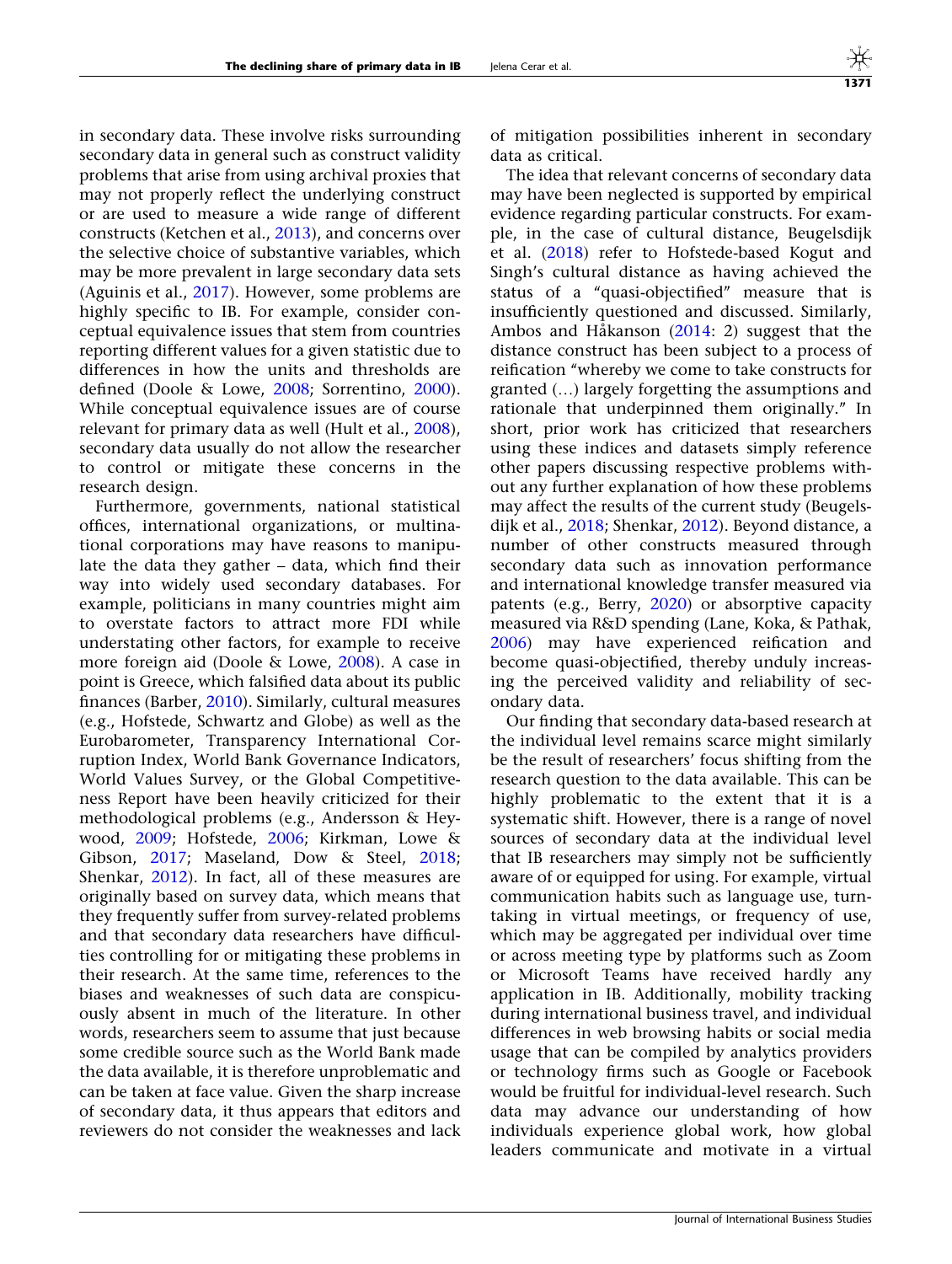space, and how decision-making heuristics emerge and impact key IB outcomes.

The persistently low share of individual-level secondary data in IB also risks reducing theoretical pluralism. The type of data used is closely connected to the type of research questions that can be answered with them given that measurement should occur at the level of the hypothesized mechanism. The neglect of individual-level data thus likely leads to an underrepresentation of theories that contain individual-level concepts and by extension our ability to further develop salient micro-level mechanisms in IB theories. Neglecting the individual level also effectively reduces possibilities for multi-level theorizing. As Buckley and Lessard [\(2005](#page-8-0), p. 595) point out, ''the key to international business is that it approaches empirical phenomena at a variety of levels of analysis.'' Yet, multi-level models in IB have unrealized potential (Peterson, Arregle, & Martin, [2012\)](#page-9-0). For example, Maitland and Sammartino ([2015\)](#page-9-0) show that individuals' assessments and judgments of relevant information are important microfoundations for internationalization theory, yet rarely find their way into IB theory generation and testing.

The concept of psychic distance is another case in point. Originally introduced in the literature by Beckerman [\(1956](#page-8-0)) as "the subjectively perceived distance to a given foreign country" (Håkanson  $\&$ Ambos, [2010](#page-8-0), p. 196), it subsequently evolved in its original meaning. It is now frequently used and interpreted at the country level (see Håkanson  $\&$ Ambos, [2010](#page-8-0) for a more detailed overview), often framed as ''psychic distance stimuli'' (Dow & Karunaratna, [2006](#page-8-0)), and measured via secondary data. In fact, research capturing the original concept of psychic distance at the individual level through primary research is much less prevalent than research on country-level psychic distance stimuli (Baak, Dow, Parente, & Bacon, [2015;](#page-8-0) Håkanson & Ambos,  $2010$ ) and yet, jointly considering individual-level and country-level assessments of psychic distance would have important implications for a range of IB phenomena such as internationalization, locational choice, headquarters–subsidiary relationships, or global talent management. Taken together, our results extend recent claims (e.g., Contractor et al., [2019;](#page-8-0) Foss & Pedersen, [2019;](#page-8-0) Meyer et al., [2020\)](#page-9-0) that the individuallevel mechanisms underlying many phenomena remain underdeveloped and suggest that this may be true in IB more broadly and not only in specific

domains such as knowledge sharing, subsidiary management, or global strategy.

## CONCLUSION

Following Nielsen et al.'s [\(2020\)](#page-9-0) results, we report a sharp increase in the share of secondary data to the detriment of primary data in the six leading IB journals over the last 20 years. While secondary data are often highly valid, reliable, and often also less biased, we would caution that the documented trend increasingly exposes IB to the specific risks and problems of secondary data. Specifically, we contend that the advent of more high-quality and easily accessible secondary data has influenced the generally accepted paradigm governing normal science in ways that may be problematic, increasing – perhaps unduly – the perceived as opposed to the factual quality and versatility of secondary data. Secondary data should be treated with the same healthy skepticism and quality checks as primary data, and researchers should report on the specific limitations of the original data as well as their potential effects on the focal study. Yet, we believe that more could be done in this regard within the IB domain as we strive for increasing standards of rigor (Chang et al., [2010](#page-8-0)). Additionally, we demonstrated a persistently low level of individual-level studies in research based on secondary data, and suggest that this untapped potential provides many valuable research avenues for advancing IB.

## ACKNOWLEDGEMENTS

We are deeply grateful for the guidance and constructive comments of Consulting Editor Lars Håkanson. We also thank Herman Aguinis and Jakob Müllner for their valuable feedback on earlier versions of our manuscript.

#### **FUNDING**

Open access funding provided by Vienna University of Economics and Business (WU).

#### **NOTES**

<sup>1</sup>All these journals have ratings of 4 or 3 in the Academic Journal Guide 2018 in the field of International Business or Strategy. We excluded African Affairs, Asia Pacific Journal of Management,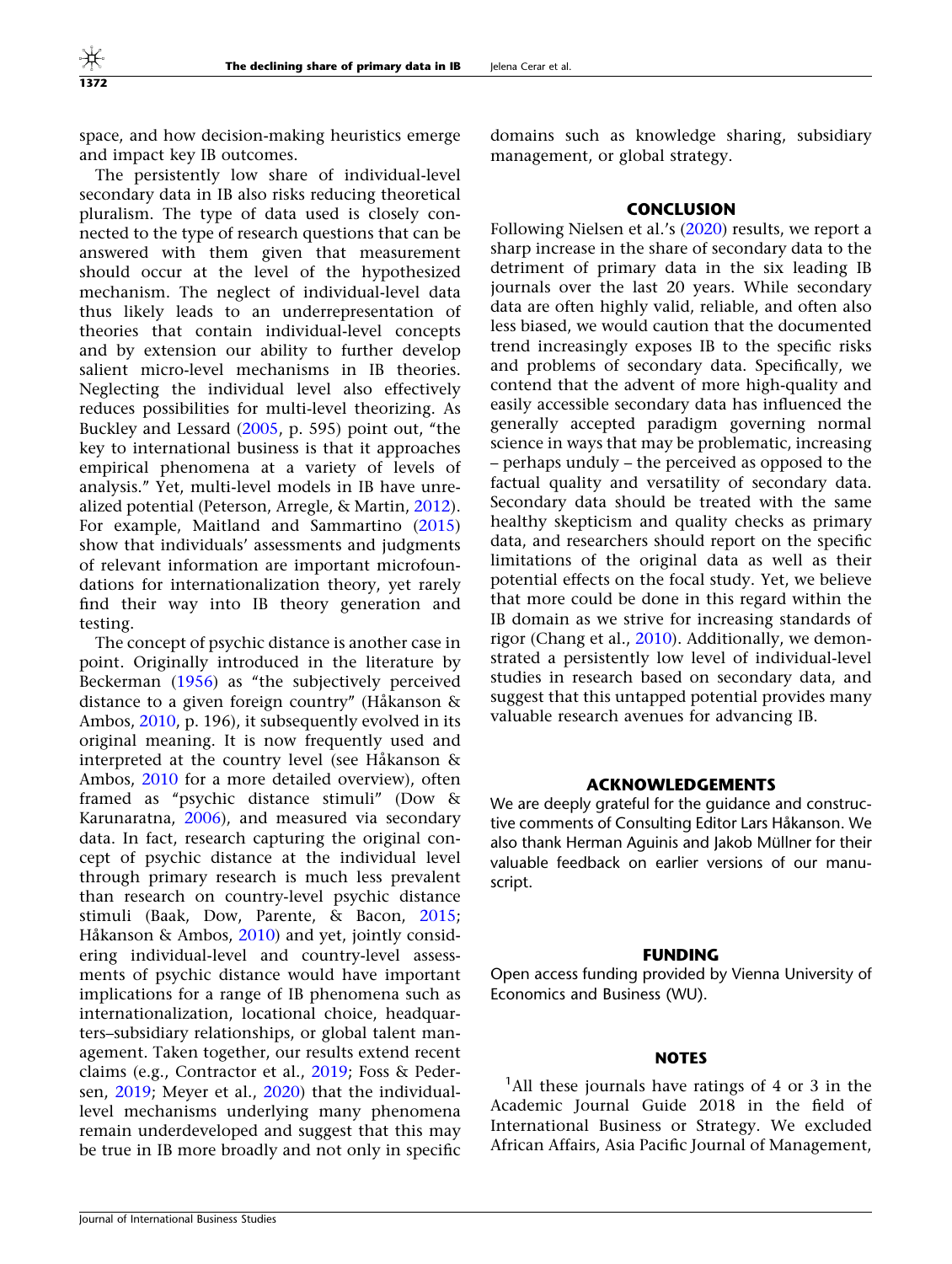<span id="page-8-0"></span>Journal of Common Market Studies and Management and Organizational Review (all with ranks 3 on this list), since they are rather focused on area studies.

<sup>2</sup>We also excluded non-original articles, such as JIBS Decade Award Articles, and editorials, perspectives, keynotes, book reviews, points, counterpoints, credits, glossaries, and letters from the editors.

<sup>3</sup>We particularly thank the consulting editor for crucial input on this matter.

<sup>4</sup>Surveys use a response format that is fully determined prior to administration and use numerical responses (or those that will be coded into numerical values in the analysis) in nominal, ordinal, or metric form.

<sup>5</sup>Studies where at least two randomly assigned groups participate either in a lab or their natural "field" conditions and where only one group receives a treatment, while both groups receive post-tests in order to check the effect of the treatment; we also subsume the quasi-experimental method within this group, since this method has all attributes of an experiment, except for the random assignment to a treatment group.

## **REFERENCES**

- Aguinis, H., & Solarino, A. M. 2019. Transparency and replicability in qualitative research: The case of interviews with elite informants. Strategic Management Journal, 40(8): 1291–1315.
- Aguinis, H., Ramani, R. S., & Alabduljader, N. 2018. What you see is what you get? Enhancing methodological transparency in management research. Academy of Management Annals, 12(1): 83–110.
- Aguinis, H., Cascio, W. F., & Ramani, R. S. 2017. Science's reproducibility and replicability crisis: International business is not immune. Journal of International Business Studies, 48(6): 653–663.
- Aguinis, H., Cummings, C., Ramani, R. S., & Cummings, T. G. 2020. ''An A is an A'': The new bottom line for valuing academic research. Academy of Management Perspectives, 34(1): 135–154.
- Ambos, B., & Håkanson, L. 2014. The concept of distance in international management research. Journal of International Management, 20(1): 1–7.
- Andersson, S., & Heywood, P. M. 2009. The politics of perception: Use and abuse of Transparency International's approach to measuring corruption. Political Studies, 57(4): 746–767.
- Baack, D. W., Dow, D., Parente, R., & Bacon, D. 2015. Confirmation bias in individual-level perceptions of distance: An experimental investigation. Journal of International Business Studies, 46(8): 938–959.
- Barber, T. 2010, January 12. Greece condemned for falsifying data. Financial Times. Retrieved from <https://www.ft.com>.
- Beckerman, W. 1956. Distance and the pattern of intra-European trade. The Review of Economics and Statistics, 38(1): 31–40.
- Bekaert, G., Harvey, C. R., Lundblad, C. T., & Siegel, S. 2014. Political risk spreads. Journal of International Business Studies, 45(4): 471–493.
- Berry, H. 2020. Internationalizing firm innovations: The influence of multimarket overlap in knowledge activities. Journal of International Business Studies, 51(6): 963–985.
- Beugelsdijk, S., Ambos, B., & Nell, P. C. 2018. Conceptualizing and measuring distance in international business research: Recurring questions and best practice guidelines. Journal of International Business Studies, 49(9): 1113–1137.
- Bosco, F. A., Aguinis, H., Field, J. G., Pierce, C. A., & Dalton, D. R. 2016. HARKing's threat to organizational research: Evidence from primary and meta-analytic sources. Personnel Psychology, 69(3): 709–750.
- Buckley, P. J., & Lessard, D. R. 2005. Regaining the edge for international business research. Journal of International Business Studies, 36(6): 595–599.
- Calantone, R. J., & Vickery, S. K. 2010. Introduction to the special topic forum: Using archival and secondary data sources in supply chain management research. Journal of Supply Chain Management, 46(4): 3–11.
- Chang, S. J., Van Witteloostuijn, A., & Eden, L. 2010. From the editors: Common method variance in international business research. Journal of International Business Studies, 41(2): 178–184.
- Chidlow, A., Ghauri, P. N., Yeniyurt, S., & Cavusgil, S. T. 2015. Establishing rigor in mail-survey procedures in international business research. Journal of World Business, 50(1): 26–35.
- Contractor, F., Foss, N. J., Kundu, S., & Lahiri, S. 2019. Viewing global strategy through a microfoundations lens. Globa Strategy Journal, 9(1): 3–18.
- Doole, I., & Lowe, R. 2008. International marketing strategy: Analysis, development and implementation. Thomson Learning.
- Dow, D., & Karunaratna, A. 2006. Developing a multidimensional instrument to measure psychic distance stimuli. Journal of International Business Studies, 37(5): 578–602.
- Foss, N. J., & Pedersen, T. 2019. Microfoundations in international management research: The case of knowledge sharing in multinational corporations. Journal of International Business Studies, 50(9): 1594–1621.
- Harzing, A. W., Reiche, B. S., & Pudelko, M. 2013. Challenges in international survey research: A review with illustrations and suggested solutions for best practice. European Journal of International Management, 7(1): 112–134.
- Håkanson, L., & Ambos, B. 2010. The antecedents of psychic distance. Journal of International Management. 16(3): Journal of International Management, 16(3): 195–210.
- Henisz, W. J. 2000. The institutional environment for economic growth. Economics and Politics, 12(1): 1–31.
- Hofstede, G. 2006. What did GLOBE really measure? Researchers' minds versus respondents' minds. Journal of International Business Studies, 37(6): 882–896.
- Hult, G., Ketchen, D., Griffith, D. A., Finnegan, C. A., Gonzalez-Padron, T., Harmancioglu, N., Huang, Y., Talay, M. B., & Cavusgil, S. T. 2008. Data equivalence in cross-cultural international business research: Assessment and guidelines. Journal of International Business Studies, 39(6): 1027–1044.
- Ketchen, D. J., Jr., Ireland, R. D., & Baker, L. T. 2013. The use of archival proxies in strategic management studies: castles made of sand? Organizational Research Methods, 16(1): 32–42.